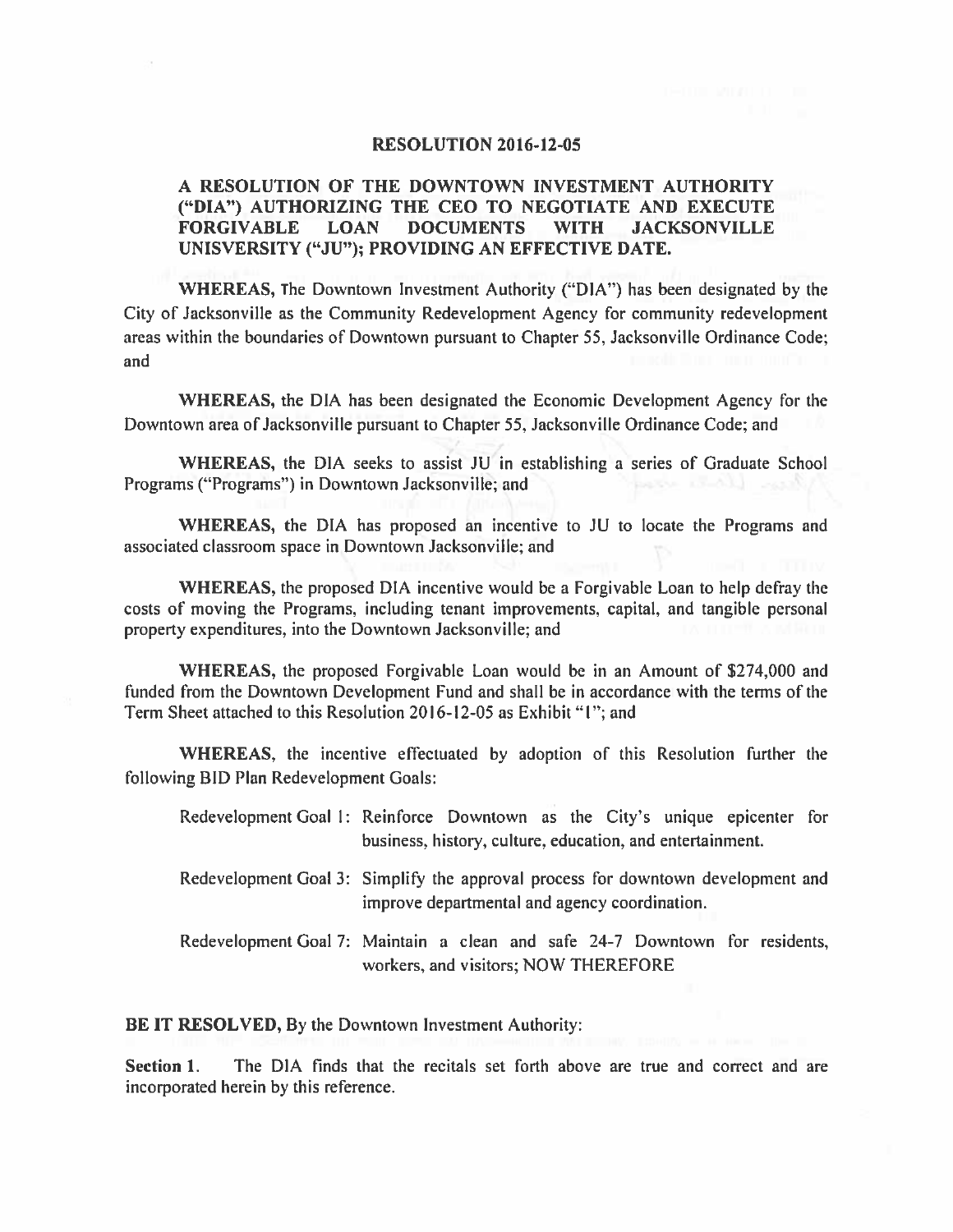Section 2. The DIA authorizes the CEO to negotiate and execute Forgivable Loan Documents with Jacksonville University, subject to the terms and conditions set forth in the Term Sheet attached to this resolution as Exhibit "I".

The DIA hereby finds that the adoption of Resolution 2016-12-05 furthers Bid Section 3. Plan Redevelopment Goals 1, 3, and 6.

Section 4. This Resolution, 2016-12-05, Shall become effective on the date it is signed by the Chair of the DIA Board.

WITNESS: DOWNTOWN INVESTMENT AUTHORITY  $2016$ rderwoo lames Bailey, Chairman C VOTE: In Favor: Opposed: Abstained: **FORM APPROVAL:** Office of General Counsel more a propagantes, na pillo supervien G:\Shared\Administration\Aundra Wallace\DIA Resolutions\2016\December 2016\2016-12-05\RESOLUTION 2016-12-05 JU Incentive v2.doc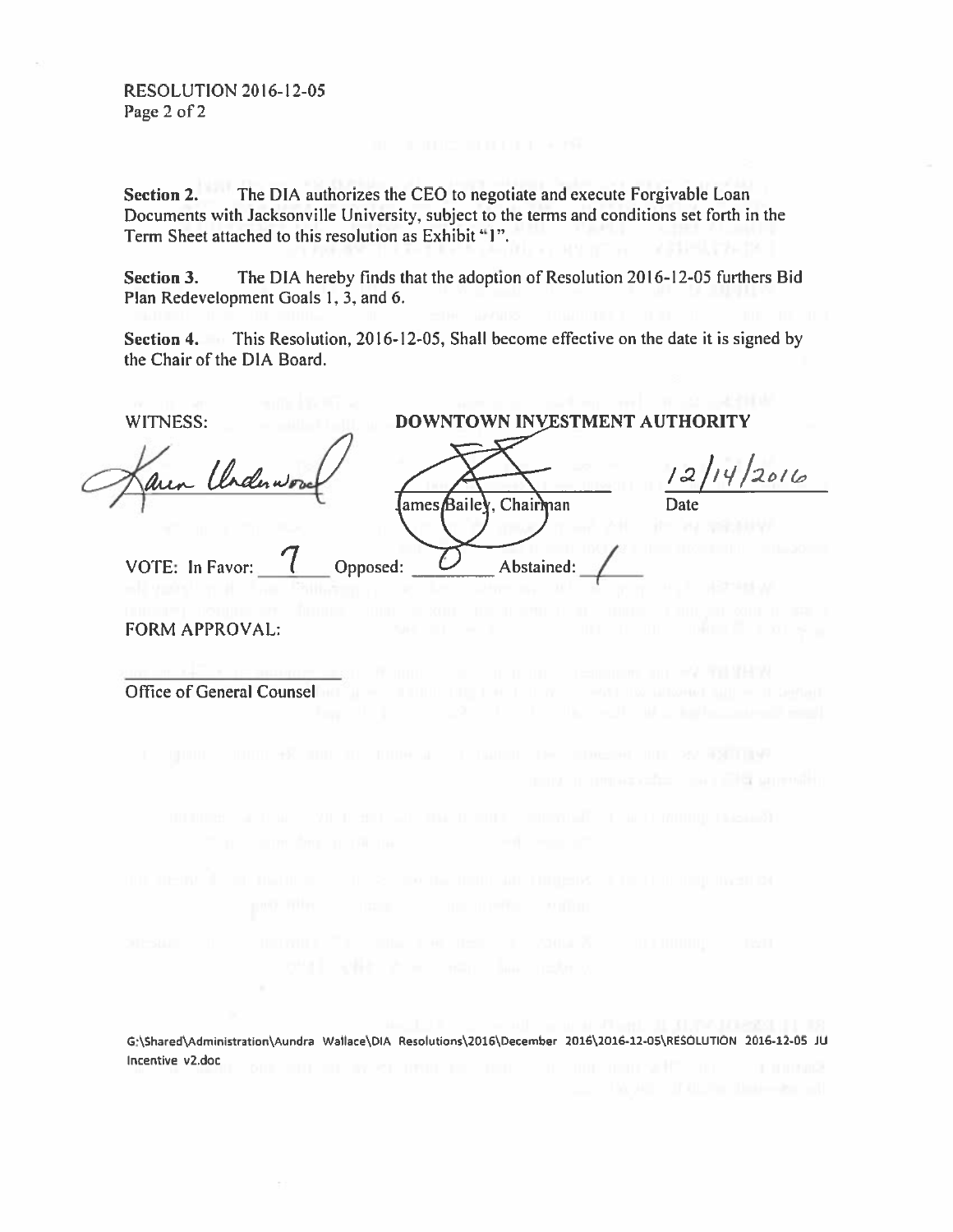## TERM SHEET

Project Name: Jacksonville University Downtown Campus

Developer/ Applicant: Jacksonville University, a Florida Not for Profit Corporation

Total Applicant Lease Costs: 15,083 sq. ft. @ \$11.00 / sq. ft. = \$165,913 annual lease payment or \$13,826.08 per month.

The Project:

The Jacksonville University ("JU") Downtown Campus will be created with the adult working professional in mind offering cohort-based evening classes, hybrid options, and a wide variety of online asynchronous undergraduate and graduate programming.

The Project will be located on the  $18<sup>th</sup>$  floor of the SunTrust Building, in Downtown Jacksonville. The  $18<sup>th</sup>$ Floor is a 15,000 + square foot multi-function office space. The project will employ approximately 30 faculty and staff at the Downtown Location, and enrollment is expected to be approximately 100 students when fully "ramped up." Classes will be held during the daytime and evening hours.

The Project Budget (related to the funding requested of the DIA) is as follows:

| Tenant Improvements | Capital Expenditures | Tangible Personal Prop. | Request of DIA |
|---------------------|----------------------|-------------------------|----------------|
| 5112,000            | \$65,000             | \$97,000                | \$274,000      |

City Funding: JU is requesting **\$274,000** (through the City of Jacksonville Downtown Investment Authority) as follows:

Infrastructure: No city of Jacksonville infrastructure improvements are contemplated.

Land: No City of Jacksonville land is committed to the project.

REV Grant: No REV Grant from the City of Jacksonville is contemplated by the project.

Grants: No Grants from the City of Jacksonville are contemplated for this project.

Loans: Up to \$274,000 in Loans described as follows:

**No more than \$274,000** from the Downtown Development Fund. The Loan will used to fund tenant improvements, capital expenditures, and purchase of tangible personal property as described above. The Loan will have a stated term of 5 years, with the expectation that the loan will be forgiven prior to that date as described below. The Loan will be at 0.0% interest and will be due in full at maturity.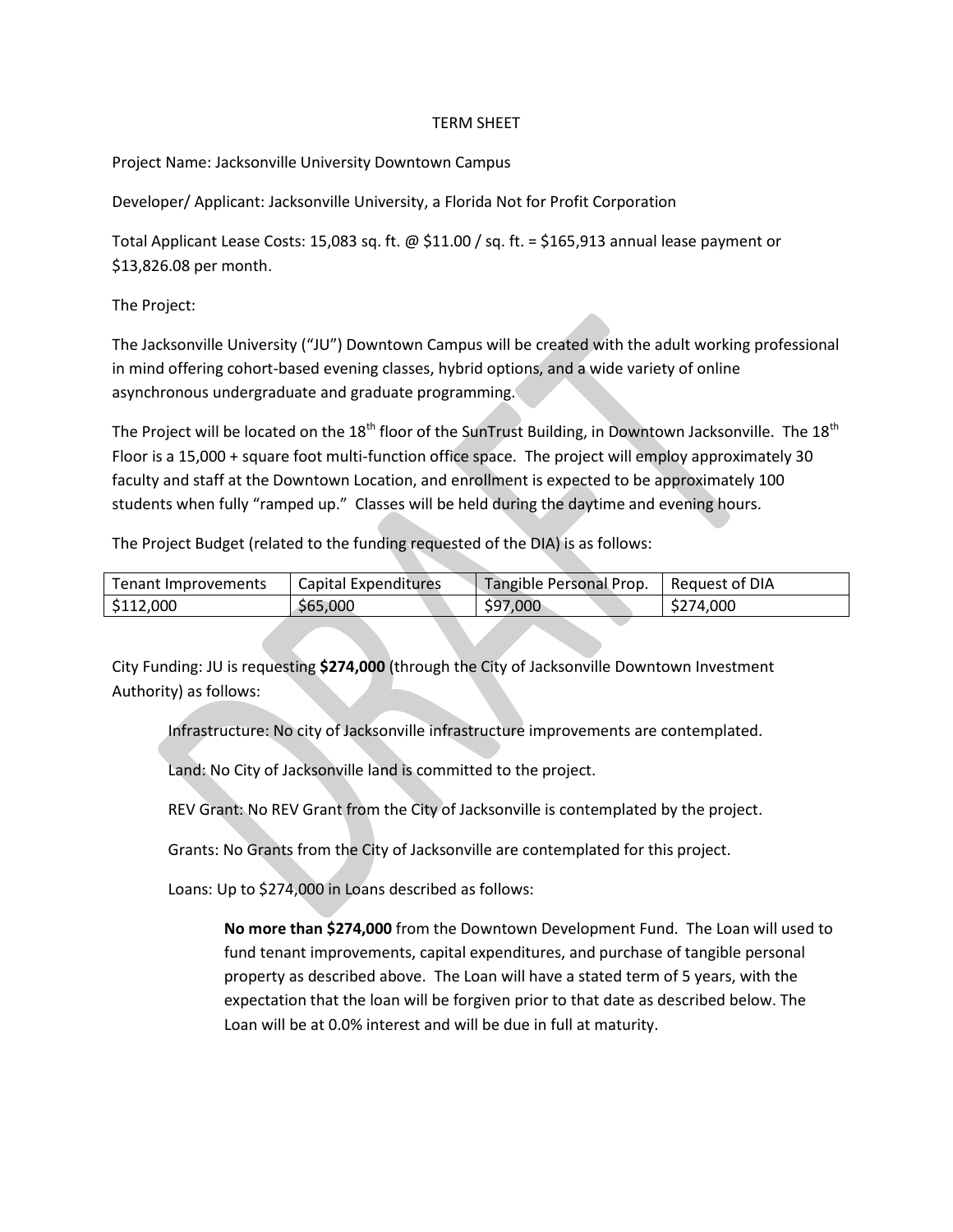The Loan will be forgiven at a rate of 3.45% per month of which the program complies with the student and square footage requirements. The loan forgiveness period will begin in month 1 of the lease period, regardless of when the Forgivable Loan is disbursed. The Loan will require JU to maintain a presence in Downtown for the term of the lease.

Particular default provisions in the Loan Agreement will be negotiated between the parties before the loan documents are executed. One required instance of default, which must be included in the Loan Agreement and other loan documents pertains to JU terminating the program before the loan has been forgiven in its entirety. Should JU terminate the program (or if JU indicates, in writing or by action, that the program will fail to be compliant with the requirements for space, staff and students), the loan shall accelerate and the unforgiven loan balance as of the date of termination shall be due to he DIA within 120 days from the date of termination of the program.

(The remainder of this page left intentionally blank)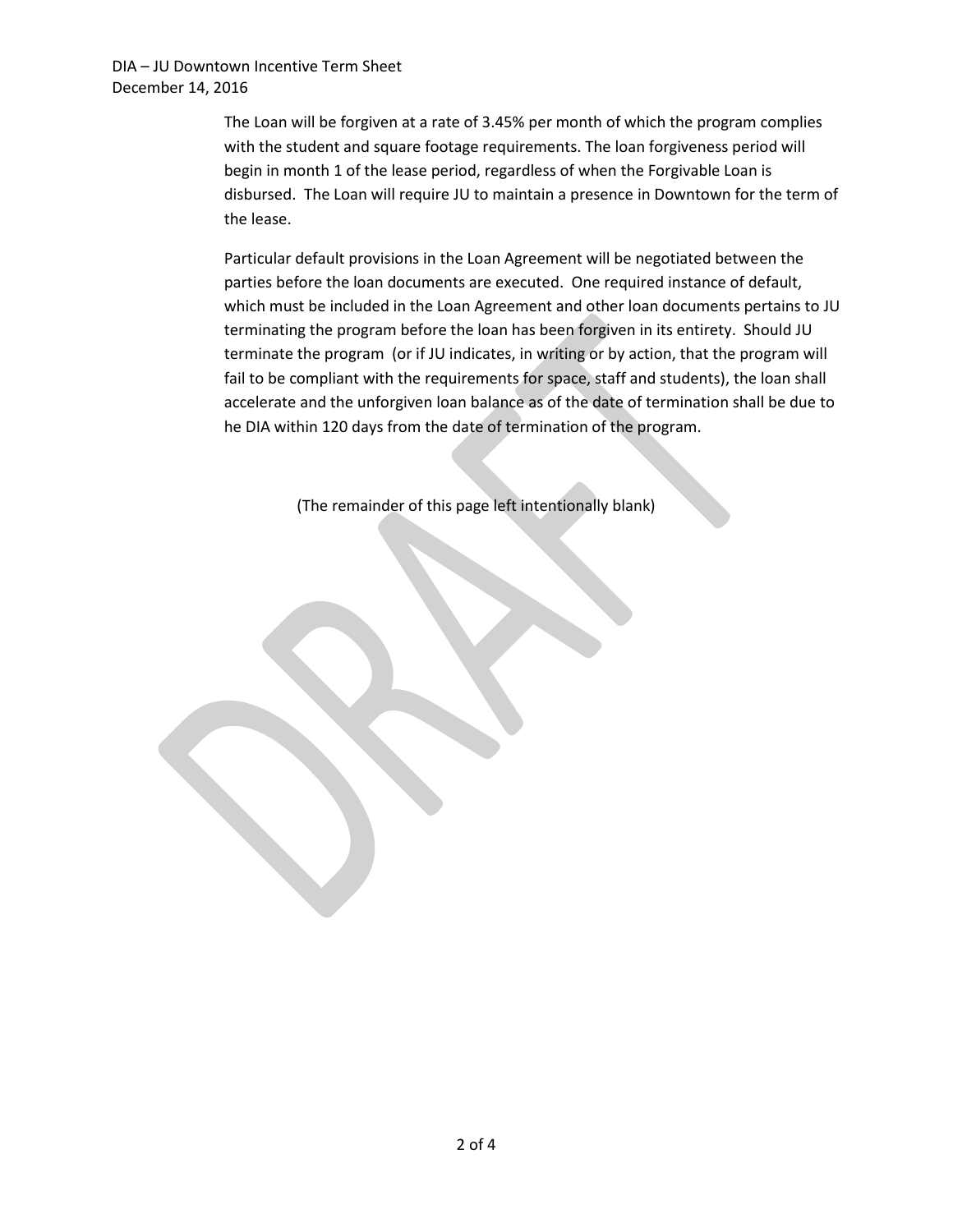Conditions: This Term Sheet is limited by the following conditions:

All terms contained within this Term Sheet are also contingent upon the Commitment of the Developer's Equity, and Debt Financing.

These proposed financial terms are subject to the approval of the Downtown Investment Authority and the City of Jacksonville.

There will be additional terms, conditions, rights, responsibilities, warranties and obligations for both parties shall be determined in a later negotiated mutually agreeable written contract (or multiple written contracts as is deemed necessary). Failure to agree upon and execute a written contract (or contracts) for these proposed financing terms, and any additional terms which have been agreed upon, by the expiration date of this Term Sheet will result in the nullification all obligations of both parties.

This Term Sheet expires and becomes void, if not executed by the Parties upon December 13, 2016.

Additionally, this Term Sheet expires and all the terms contained within become void, upon February 15, 2017, unless extended in writing by the parties.

(The remainder of this page left intentionally blank)

(Signature Page to Follow)